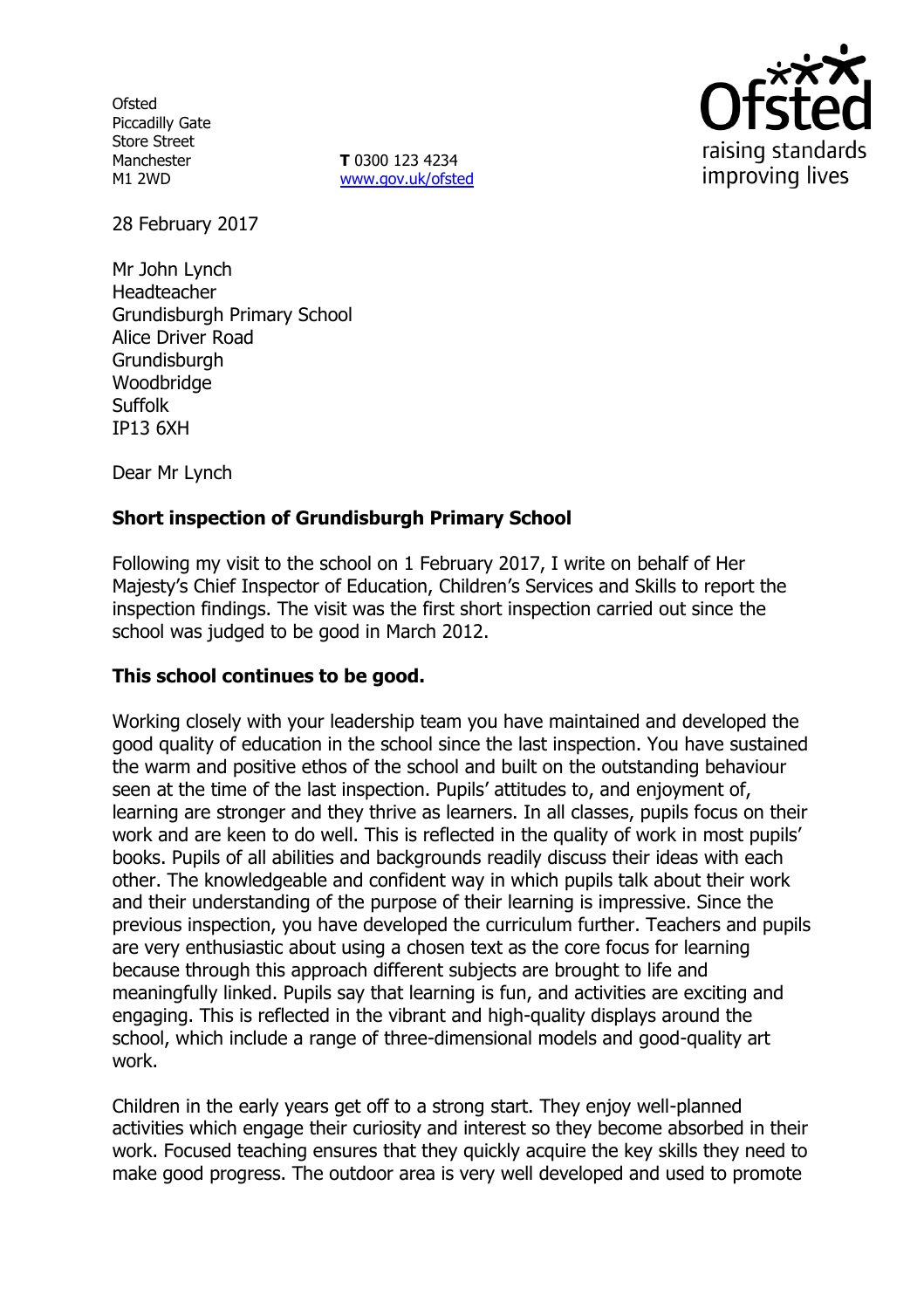

learning effectively. The focus given to involving boys in exciting opportunities to write is proving to be successful.

Tracking of pupils' progress is much better and leaders check the quality of teaching increasingly effectively. Pupils, staff, parents and governors value greatly the leadership qualities you bring to your role. You have a clear vision and passion for the education of pupils and are determined that this involves developing the whole child. Parents recognise and appreciate this. As a leader, you are thoughtful and reflective, and open to new ideas. In practice, this means that you develop new initiatives and actions to improve the school carefully and systematically so that provision continually improves.

The school, under your leadership, is already taking action to address the lower performance in reading at the end of key stage 2 last year and to deepen pupils' understanding of mathematics. You are aware that there is more to do in both of these aspects of the school's work. You have recently strengthened the leadership capacity by appointing an assistant headteacher to continue to improve assessment and marking. Your new leadership team is establishing well. However, members of the team are at early stages of gathering some of the information they need to enable them have a sufficiently detailed overview of the school's performance.

## **Safeguarding is effective.**

You and your leadership team have ensured that all safeguarding arrangements are fit for purpose and records are detailed and of high quality. Pupils say they feel safe at school and their parents agree. Staff are vigilant in their care of pupils and trained well to spot any concerns quickly. Procedures to keep children safe and to check that all adults are suitable to work at the school are robust. You are quick to provide extra support for pupils and, if necessary, their families when they need it. Records of concerns about pupils are thorough and followed up diligently. Analysis of accidents and incidents of poor behaviour show the same careful consideration as other aspects of your work. For example, the same careful attention is given to supporting all pupils involved when incidents of poor behaviour are managed.

## **Inspection findings**

- $\blacksquare$  I identified a number of issues to explore with you. These included how much the school has improved since the last inspection.
- The first area of focus was on the quality of reading because pupils did not achieve as well in reading as in other subjects in 2016. You had already identified that this was because pupils' comprehension skills were not strong enough. Since September, parents have readily responded to your requests for greater involvement in their children's reading at home. Pupils are also making a greater commitment to read outside of lessons. Leaders have ensured that teachers have improved guided reading sessions so that the focus on understanding texts, given in these, is more effective.
- **Pupils in key stage 2 classes now regularly practise comprehension exercises. As** a result, they are getting better at explaining the characters and plots in the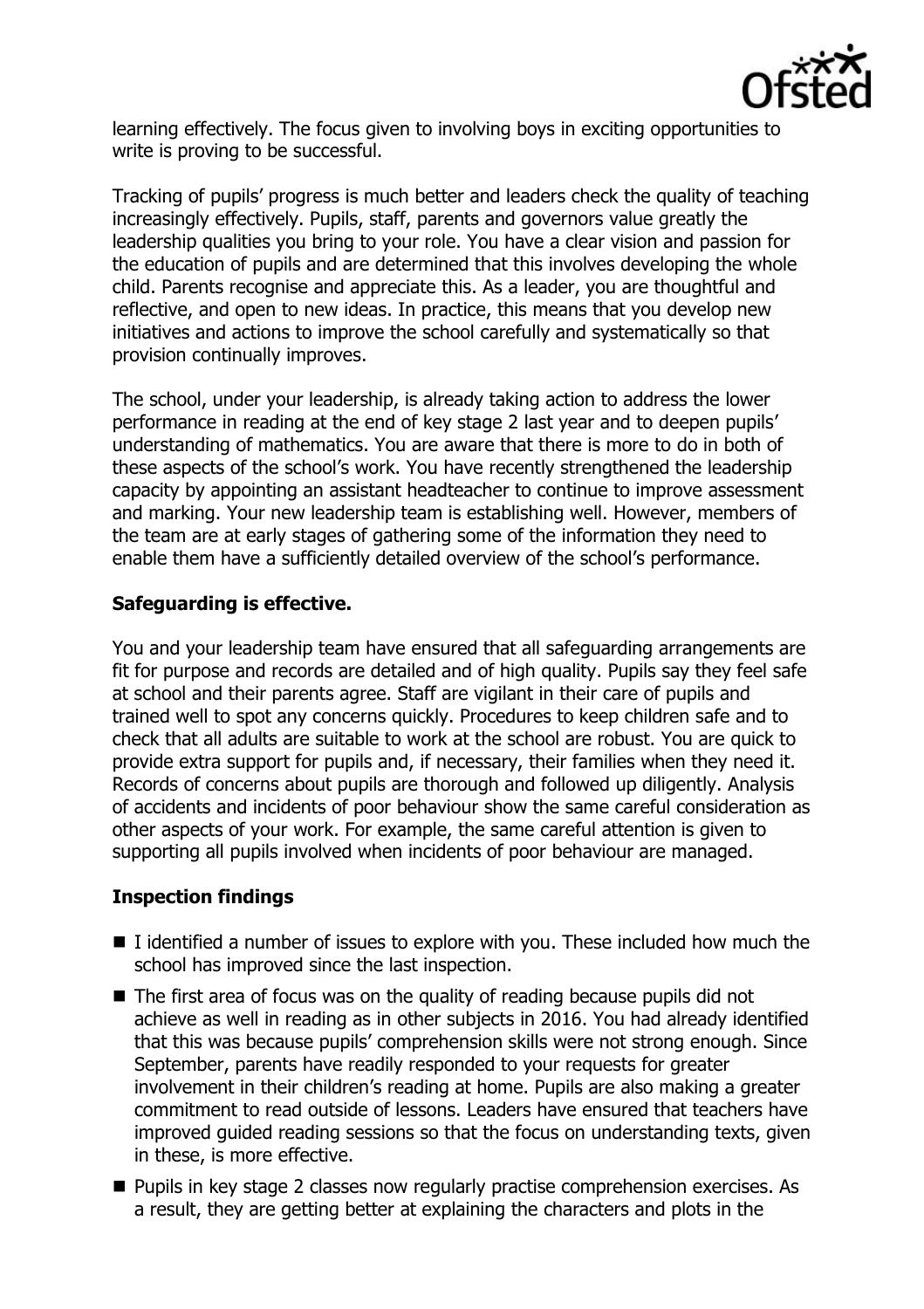

books they read. Teachers ensure that pupils are reading books that are at the right level of interest and challenge for them, including the books they take home to read.

- $\blacksquare$  We agreed that there is more work to be done to help pupils sharpen their ability to analyse the texts they are reading. Their understanding of reading between the lines (inference and deduction) remains less strong than other aspects, such as acquiring and using new and more complex vocabulary.
- $\blacksquare$  How well the school uses its pupil premium funding to support disadvantaged pupils was the next area of focus for the inspection. You concentrate well on identifying and supporting the needs of individual disadvantaged pupils, which enables most to make good progress. However, some differences remain in the attainment of disadvantaged pupils and other pupils nationally. Comparatively few disadvantaged pupils reach higher standards in their work by the end of key stage 2.
- The school's evaluation of the use of pupil premium funding does not provide enough information, for governors particularly, to understand the barriers to better attainment and how successful funding has been in removing these. Nor is funding specifically used to target the most able disadvantaged pupils. The new leadership team is already starting to analyse this information more carefully to ensure that the full impact of the funding can be realised.
- The third area of focus for the inspection was to check the extent to which the most able pupils are challenged in mathematics. In most classes, teachers give these pupils work that stretches them. Pupils in Years 5 and 6 also work with a specialist to improve their understanding of higher-level mathematics. The most able, and indeed others, are developing good skills, and speed, in solving routine problems.
- You and your mathematics leader had identified that teachers were not giving pupils more complicated problems which require them, for example, to make their own decisions about the methods they will use. Pupils' books show that, while improving, there are still not enough opportunities for pupils to apply their knowledge to situations that require greater depth of thinking and exploration.
- The final area for consideration during the inspection was the low attendance of some groups of pupils. Most pupils have good attendance. Some with medical conditions have to take time out due to illness. A few parents still take their children on holiday during term time although you actively discourage it by meeting with parents to explain the potential impact on their children's education. You have stringent procedures in place to follow up on absences, particularly for individual pupils whose attendance is low, and you are proactive and persistent in your approach. Information for the current year shows an improving picture of overall attendance and a reduction in the number of pupils who have high levels of absence for avoidable reasons.